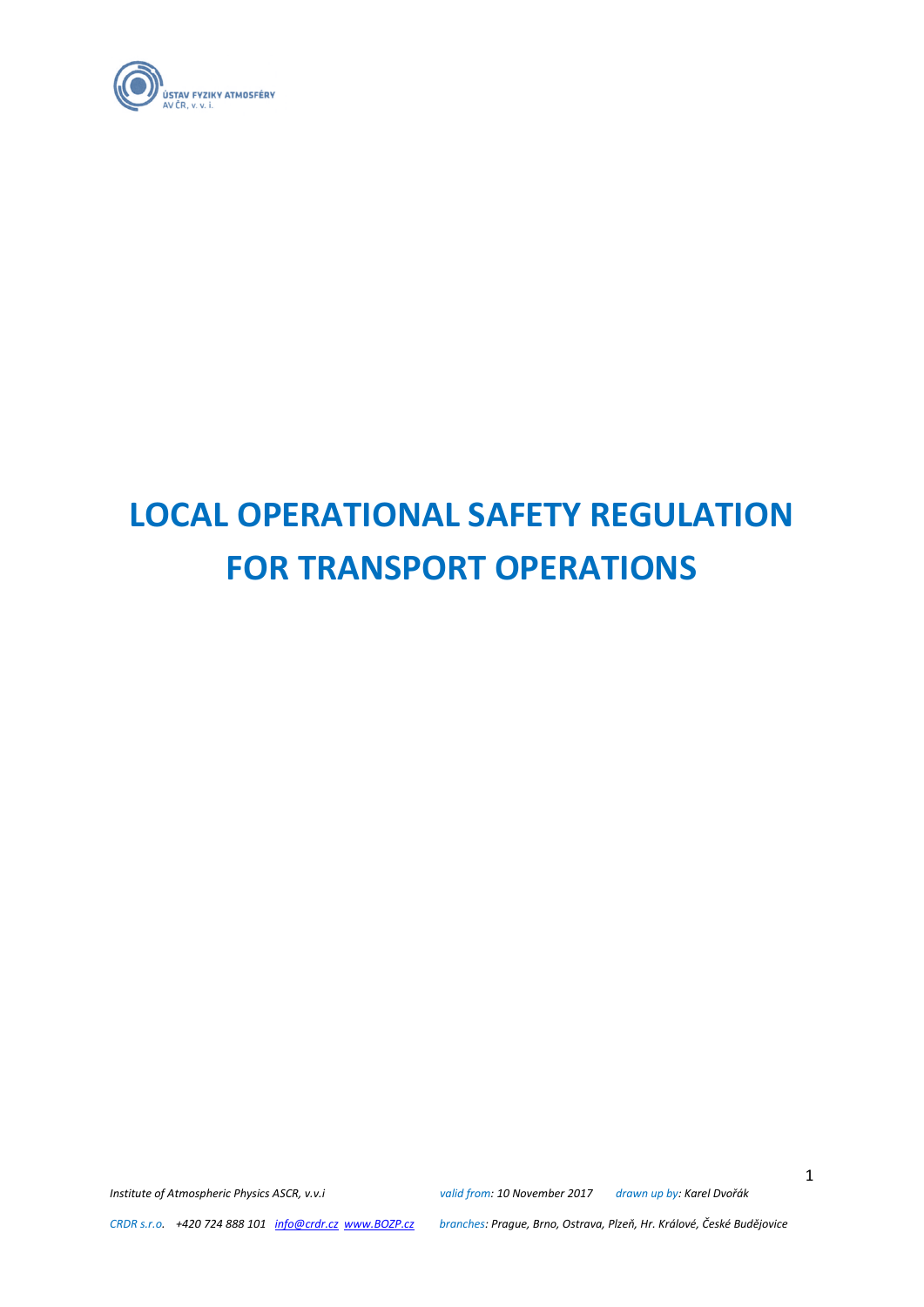

# **Table of Contents**

| 1. |                                                                                                       |  |  |  |  |
|----|-------------------------------------------------------------------------------------------------------|--|--|--|--|
| 2. |                                                                                                       |  |  |  |  |
| 3. |                                                                                                       |  |  |  |  |
|    |                                                                                                       |  |  |  |  |
|    | Basic duties in the transport sector and establishment of responsibility for ensuring certain<br>4.1. |  |  |  |  |
|    |                                                                                                       |  |  |  |  |
|    | 4.2.1.                                                                                                |  |  |  |  |
|    | 4.2.2.                                                                                                |  |  |  |  |
|    | 4.3.                                                                                                  |  |  |  |  |
| 5. |                                                                                                       |  |  |  |  |

2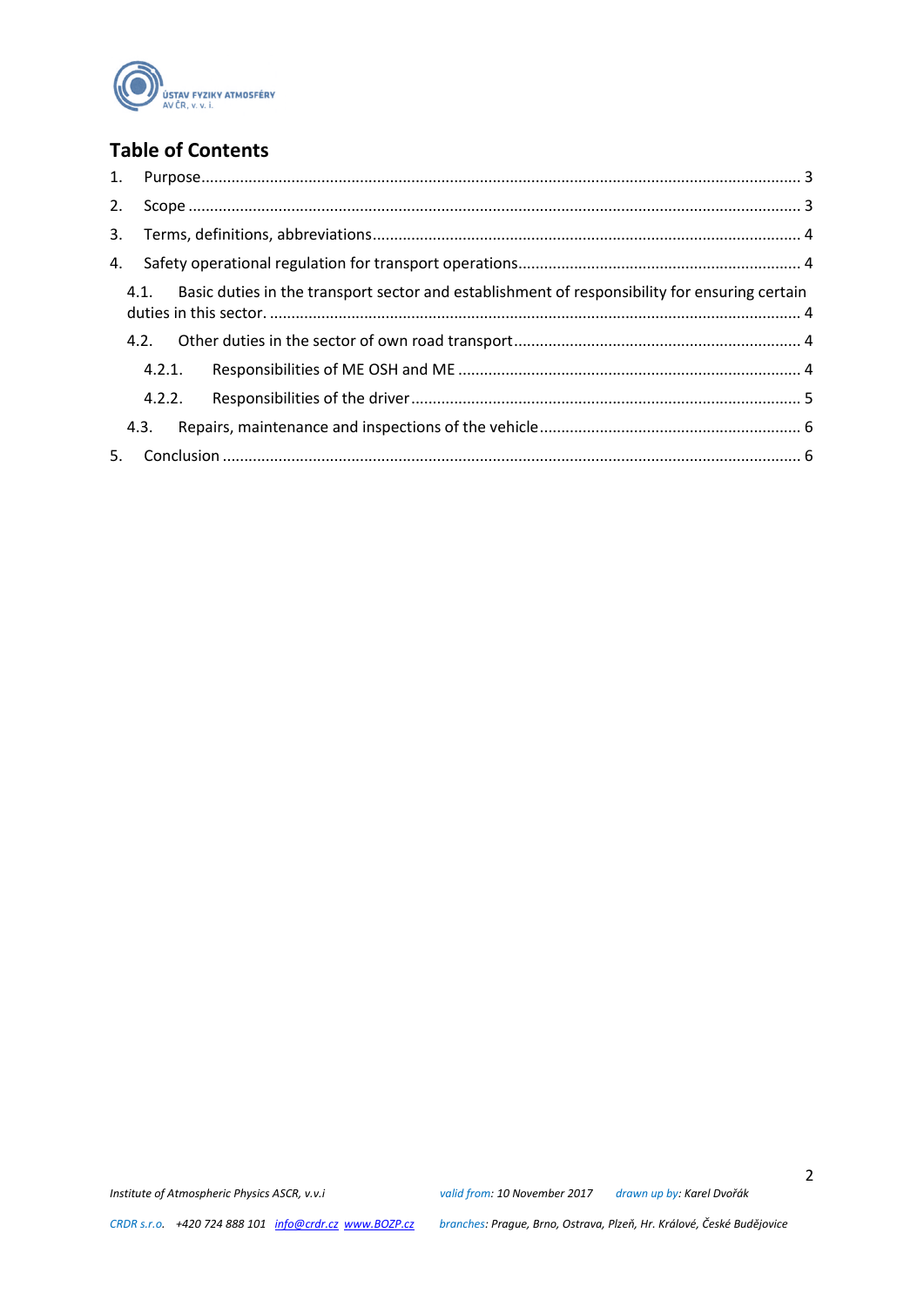

## <span id="page-2-0"></span>**1. Purpose**

This document is a local operational safety regulation to define safety manners of organisation of work and work procedures in road transport operations including the establishment of responsibility for maintenance and repairs of road vehicles.

These OSH guidelines – Local Operational Safety Regulation (hereinafter referred to as "LOSR") has been drawn up according to Section 5 of Act No. 309/2006 Sb. on further requirements with regard to occupational safety and health and *Section 2 of Government Decree No. 168/2002 Sb.*, laying down methods of organisation of work and work procedures that the employer is obliged to ensure for the operation of transport equipment. The Institute of Atmospheric Physics ASCR, v.v.i., with respect to possible risks, using LOSR lays down for the employees and persons who are present, with the company's knowledge, at the company's workplaces the principles of safe conduct in the workplace, when preparing vehicles for a road trip, during the driving itself, during maintenance and repairs of vehicles and when parking vehicles in a garage.

LOSR is organisational OSH guidelines which lay down, without limitation, work and technological procedures of transport operations, and further, certain duties of drivers in the Institute of Atmospheric Physics ASCR v.v.i. and responsibilities of each section.

The LOSR provisions are binding for all permanent employees and persons who are present at the workplaces of the Institute of Atmospheric Physics ASCR v.v.i. with the consent of authorised managing employees.

The company's employees must become acquainted with LOSR to the extent corresponding to their job duties. Foreign persons must become acquainted with LOSR to the extent directly relevant for them when entering the company's premises.

The employees get acquainted with LOSR during the OSH training (CRDR/specificities online course, see below).

Managing employees shall be responsible for compliance with LOSR at their workplaces; drivers shall be responsible for the operation of road vehicles allocated to them.

## <span id="page-2-1"></span>**2. Scope**

This LOSR shall apply to the whole Institute of Atmospheric Physics ASCR v.v.i., which carries out transport operations.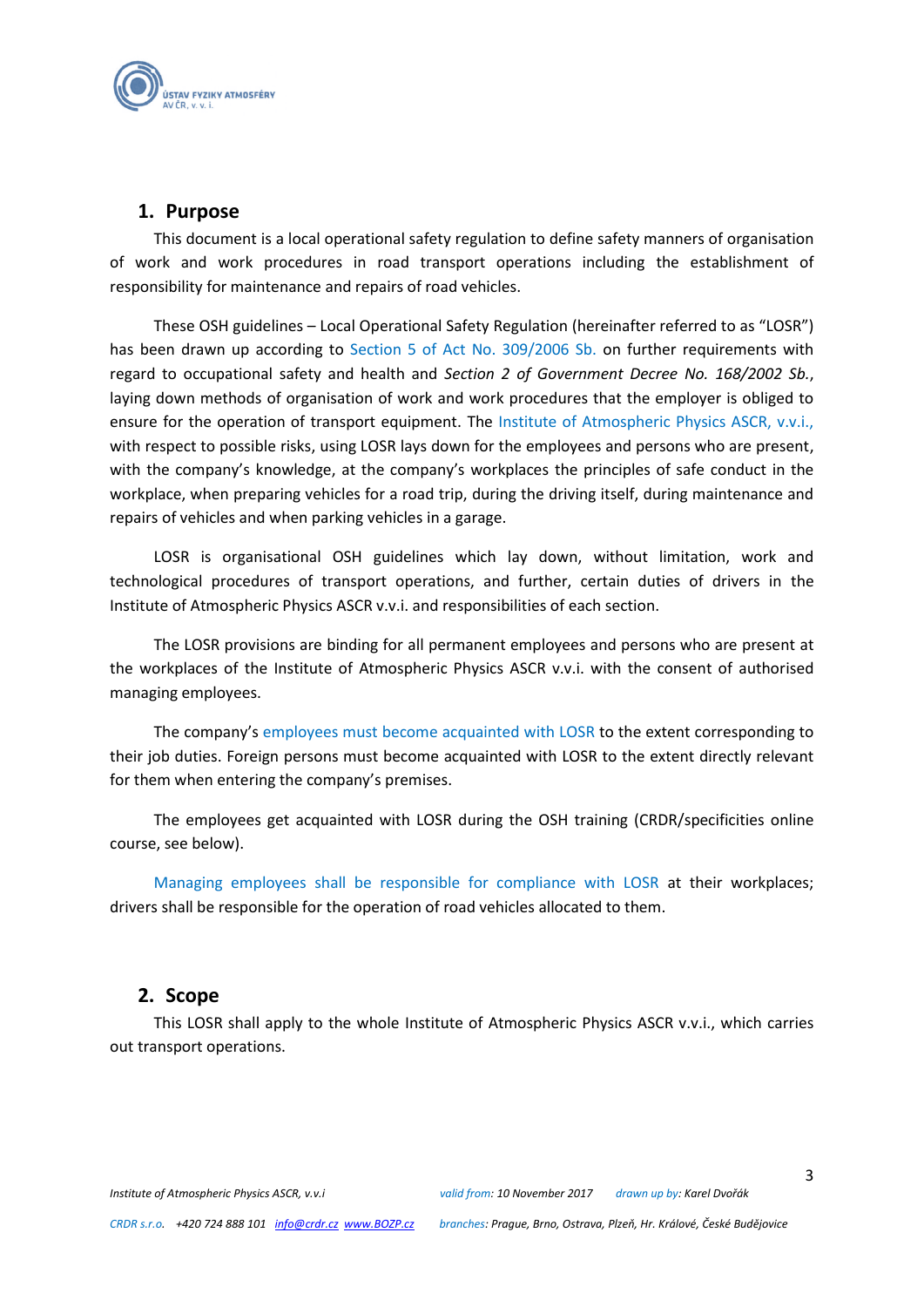

## <span id="page-3-0"></span>**3. Terms, definitions, abbreviations**

| OSH    | Occupational safety and health                    |
|--------|---------------------------------------------------|
| ME OSH | Managing employee responsible for the area of OSH |
| ME     | Managing employee                                 |

# <span id="page-3-1"></span>**4. Safety operational regulation for transport operations**

# <span id="page-3-2"></span>**4.1.Basic duties in the transport sector and establishment of responsibility for ensuring certain duties in this sector**

ME OSH shall be responsible for ensuring the technical condition of vehicles and spare parts for them, and for the compliance with the deadlines of technical inspections of vehicles in the technical inspection and emission measurement stations.

ME OSH shall be responsible for training conducted by an external company for drivers operating pool cars. ME OSH is also authorised to control the compliance with vehicle driver qualification requirements.

ME OSH shall be responsible for organising medical examinations within specified deadlines (see the OSH and PO Guidelines). Medical reports shall be filed with ME OSH.

Drivers shall be responsible for checking first aid kits in the company vehicles and replenishing its contents.

# <span id="page-3-4"></span><span id="page-3-3"></span>**4.2.Other duties in the sector of own road transport**

## **4.2.1. Responsibilities of ME OSH and ME**

- Ensuring the qualification of motor vehicle drivers (*Section 3/2 and 3, Section 81 and 83 of Act No. 361/2000 Sb., and amended, Decree No. 31/2001 Sb., as amended*);
- Ensuring that the drivers undergo occupational medical examinations (for administrative employees who drive while at work, the examinations should comply with the work categorisation, see the OSH and PO Guidelines; and for the drivers who drive motor vehicles as part of the employment relationship and for whom driving a motor vehicle is a type of work to be performed under the employment contract, see *Section 87 of Act No. 361/2000 Sb.*, as amended), and not allowing a driver who is not medically fit to drive a vehicle according to the medical examination result to drive a vehicle (Section 32 and Section 103 (1) (a) of Act No. 262/2006 Sb., as amended, Section 5 (2) (c) and Section 87 of Act No. 361/2000 Sb., as amended);
- Organising driving a vehicle so that the driver would not have to exceed the maximum driving time, which equals 4.5 hours, while allowing the driver to take a safety break of at least 30 minutes after a period of no more than the maximum driving time unless the driver is taking a continuous rest period between two shifts or a continuous rest once a week; the safety break may be divided into two at least 15-minute parts included into the driving time;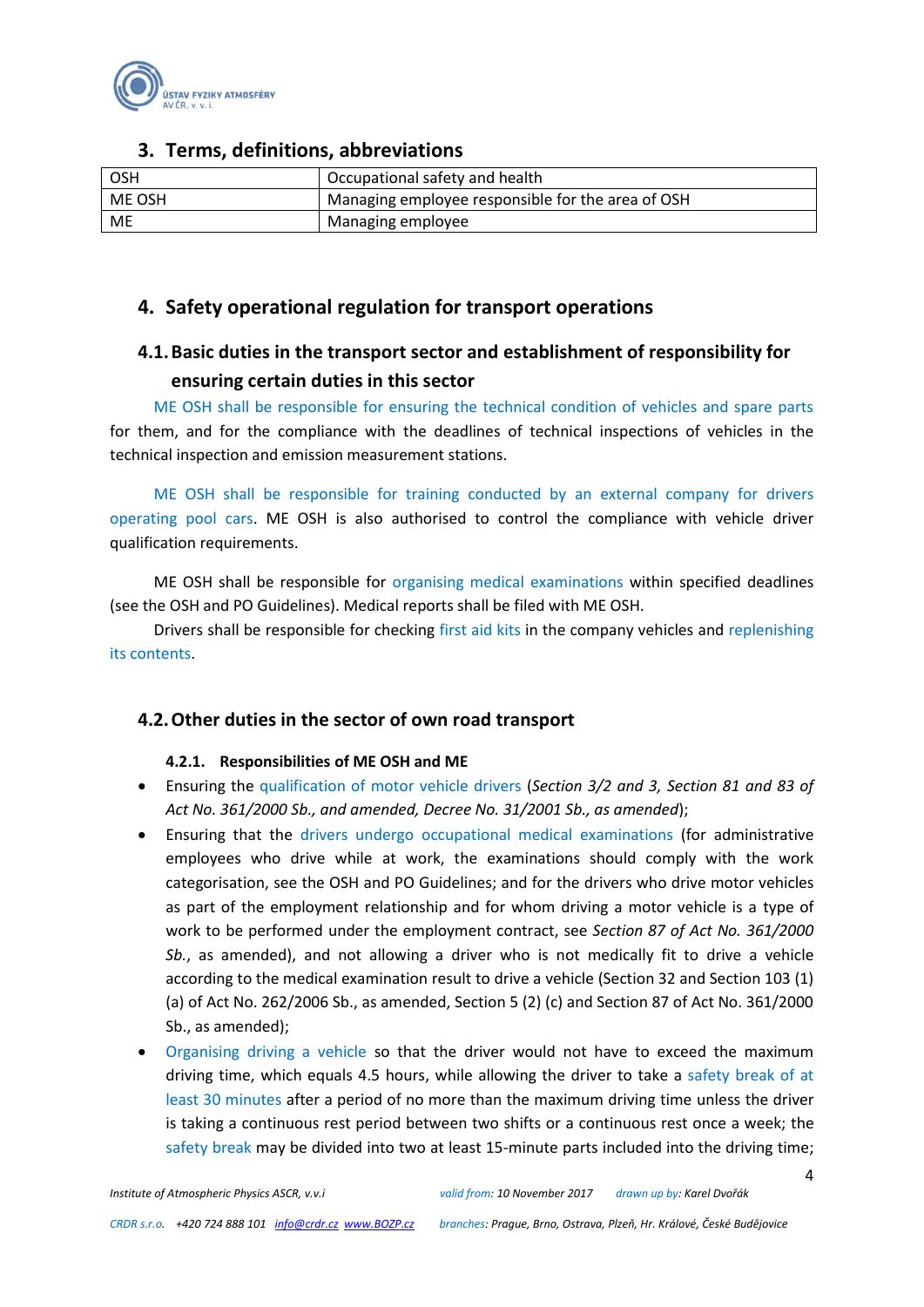

safety breaks and meal and rest breaks may be joined together (note – *stated in Section 89 of Act No. 262/2006 Sb*., as amended), not providing the breaks at the beginning and at the end of working hours, complying with the stated driver working regime that was stated, as *Government Order No. 168/2002 Sb*. requires);

- Checking the records of driving time of vehicles and of taking drivers' safety breaks;
- Before assigning a vehicle, acquainting the driver with the manufacturer's instructions for operation (*on the template part MACHINES AND EQUIPMENT or by any other provable manner*) and verifying the driver's abilities with respect to his job position;
- When ensuring any transport by vehicles, organising the employees' work in cooperation with other heads of workplaces in accordance herewith and the manufacturer's instructions for the operation and use of the vehicles.

#### **4.2.2. Responsibilities of the driver**

- <span id="page-4-0"></span> Participating in safety trainings under Act No. 262/2006 Sb., as amended (in accordance with Chapter 4.6 of the OSH an FP Guidelines), during which they will become acquainted also with e.g. new regulations;
- Driving a vehicle taking into account his own current health condition (*Section 5 (2) (c) of Act No. 361/2000 Sb., as amended*);
- Avoiding using alcohol or any other addictive substances before or during driving (Section 2 (a) (b) of Act No. 361/2000 Sb., as amended);
- For safe reversing, u-turning and similar hazardous movements of the vehicle, if required by the circumstances, including, without limitation, insufficient range of vision or off-road terrain conditions, using a trained person to direct the vehicle movements and using signals agreed in advance so as to avoid any misunderstanding between the driver and the signaler;
- If the driver as a recipient of the signal has any doubt that the instruction can be safely carried out, he should interrupt the action in progress and ask the signaler for a new signal;
- Avoiding parking the vehicle at places that are unsuitable with respect to occupational safety, including, without limitation, within underground utilities protection zone (*see Act No. 458/2000 Sb., the Energy Act, as amended*), and avoiding driving at places where the terrain surface is not adequately solid, wide and drivable;
- Checking the connection and the security of the towing device of the vehicle when connecting the vehicle; after disconnection, checking the disconnection and securing the disconnected vehicles against self-movement in accordance with the instructions for operation of the vehicle;
- Using high visibility safety vests when fixing vehicle problems that occurred during a drive on a road and when it is necessary to step on the road; the vests must be available in the vehicle;
- Complying with the required working regime including safety breaks, in particular, not exceeding the maximum driving time, which equals 4.5 hours for e.g. administrative employees driving while at work; the driving time also includes a driving break up to 15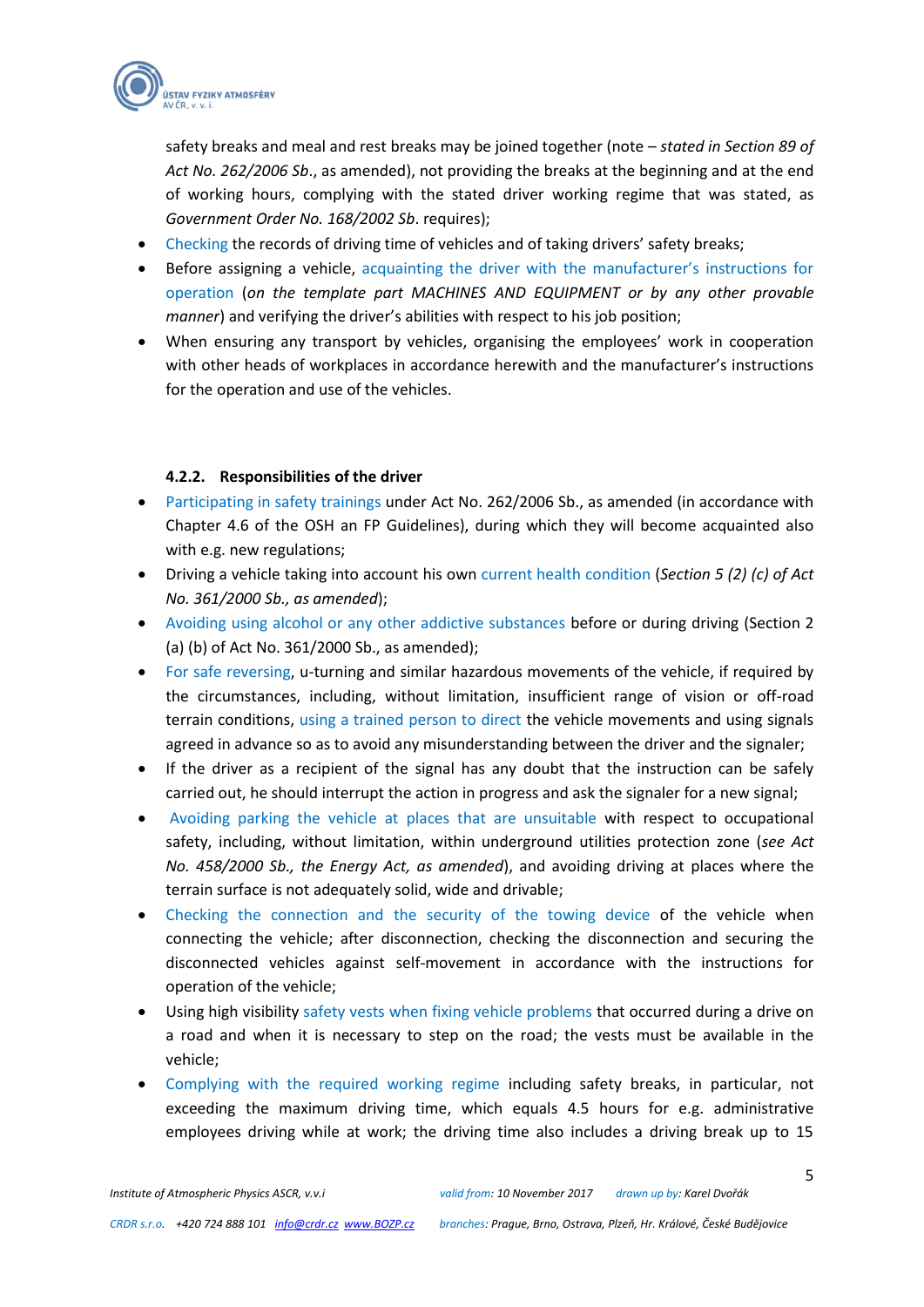

minutes; after a period of no more than the maximum driving time, the driver must take a driving safety break of at least 30 minutes unless the driver is taking a continuous rest period between two shifts or a continuous rest once a week; the safety break may be divided into two at least 15-minute parts included into the driving time;

- Avoiding performing any activity resulting from work duties during the safety break, with the exception of supervision of the vehicle and load (where the employee is entitled to a safety break at work under a special law, such break is included in working hours; where the safety break falls within the meal and rest breaks, the meal and rest break is included in working hours – see Section 88 and 89 of Act No. 262/2006 Sb., as amended);
- Keeping documentary or electronic records on the driving time of vehicles and on drawing safety breaks, and submitting these documents to the transport manager (the driver's superior) according to the employer's internal regulations;
- Complying with traffic signs (one-way traffic, right of way, maximum speed etc.) and instructions in respect of road traffic management given by authorised persons;
- Avoiding driving a vehicle with a cracked or damaged windscreen;
- Never placing, in the driver's field of vision, souvenirs or decorative items which limit the view in all directions;
- Never storing, in the driver's space, items that could endanger or reduce the vehicle handling capability;
- Maintaining the entrusted vehicle in proper condition under a special law;
- Ensuring removal of dirt from vehicles;
- Avoiding parking at places where the vehicle could become a road obstacle.

## <span id="page-5-0"></span>**4.3.Repairs, maintenance and inspections of the vehicle**

Vehicle repairs, maintenance and inspections, including those performed by the driver, must be carried out according to the manufacturer's instruction book.

Vehicle repairs, maintenance and inspections shall always be carried out in contractual car service stations, with the exception of the vehicle maintenance and inspection performed by the driver according to the manufacturer's instruction book; this shall be the responsibility of the Operational Manager.

# <span id="page-5-1"></span>**5. Conclusion**

Managing employees on all levels of management shall be responsible within their job positions for the fulfilment of all the provisions laid down in these OSH guidelines.

ME OSH is obliged to ensure the employees' awareness of these guidelines through the online CRDR OSH SYSTEM.